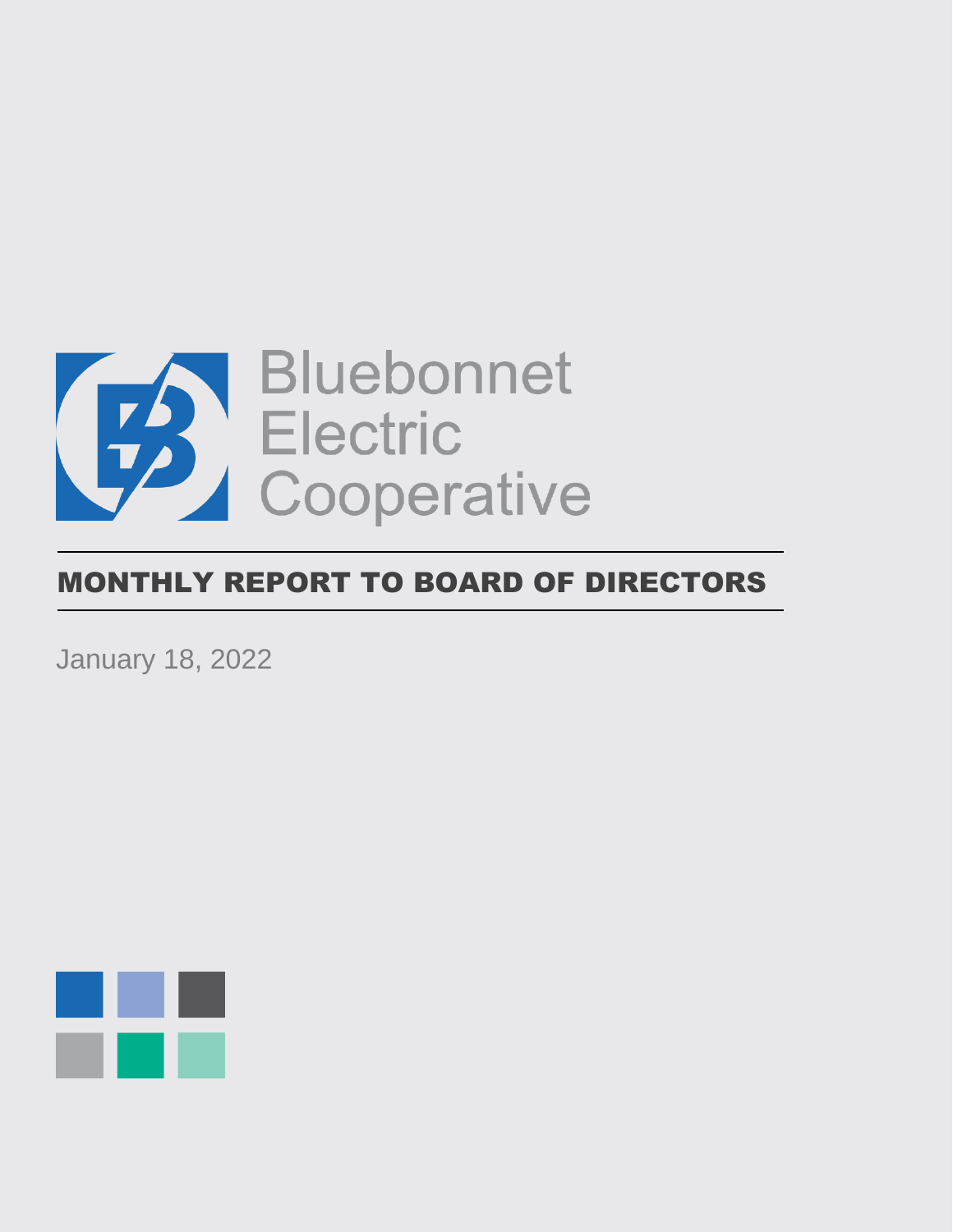

# **Tuesday, January 18, 2022 9:00 am**

**Invocation**

#### **Items from Chair**

1. Approve Minutes of December 21, 2021 Regular Meeting

# **Items from CEO**

## **Staff Reports**

- 1. Corporate Services
	- a. Year-end financial update and forecast
	- b. PCRF
	- c. Purchase orders
- 2. System Operations
	- a. New extensions
	- b. Residential developments

#### 3. Administrative Services

- a. Recognition Day
- b. 6-Month look ahead
- 4. Public Affairs
	- a. Legislative update

# **Action Items from Regular Session**

- 1. Approve the payment of the December LCRA, AEP, and BP power bill invoices and the January LCRA invoice for Winter Storm Uri ancillary services costs
- 2. Approve changing the time and location of the March 15, 2022 board meeting to be held at the Maxwell Service Center starting at 10:00 a.m.

# **Executive Session**

- 1. Items from CEO
- 2. TxDOT US 290 Project Brenham
- 3. Manor 290 property
- 4. Performance Incentive Plan
- 5. Economic Development update
- 6. Legal report
- 7. Board Compensation
- 8. Review quarterly disclosures
- 9. Review 2021 Fourth quarter expenses